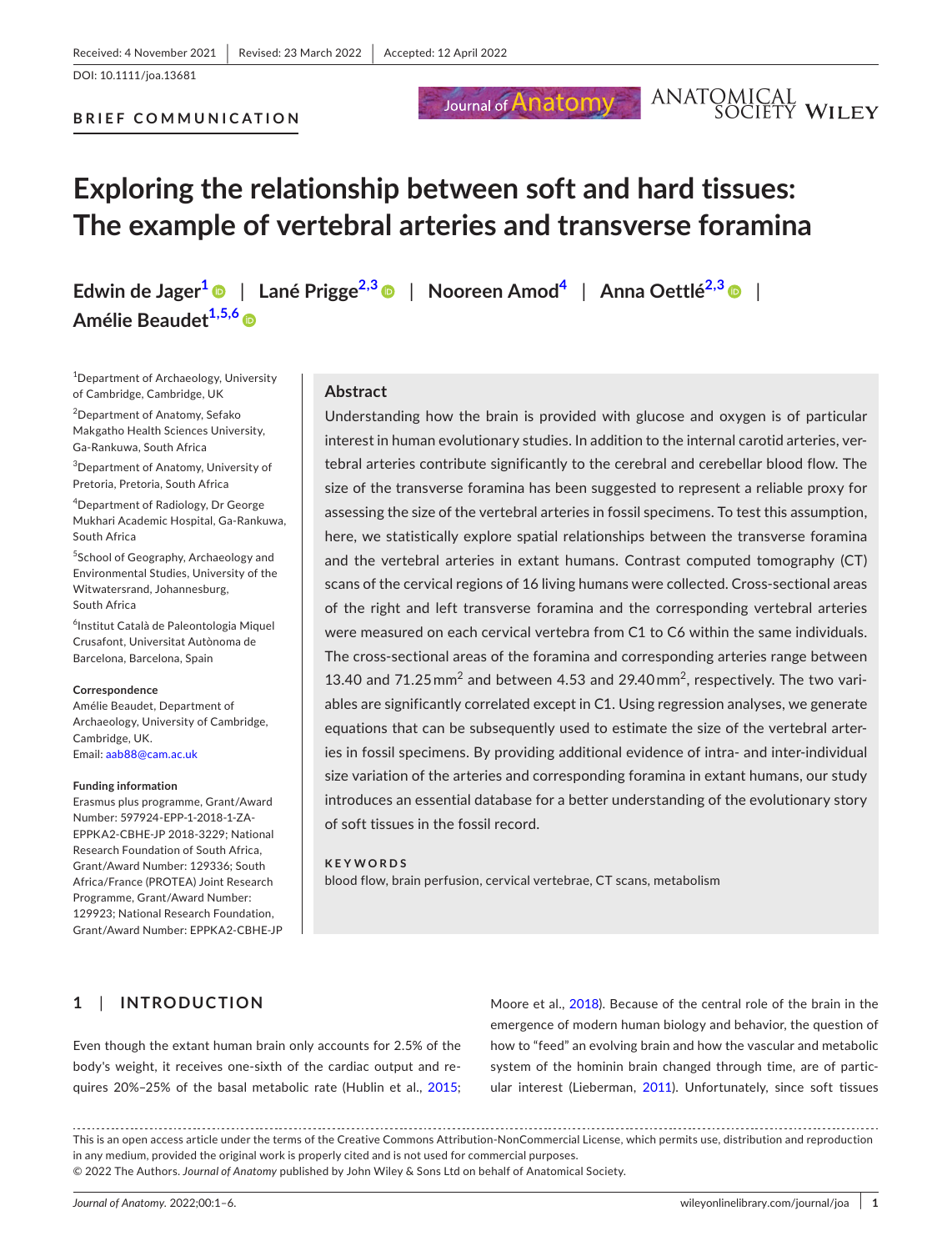**2**  $\frac{2}{\sqrt{1}}$  **WILEY-ANATOMICAL** Journal of **Anatomy** 

do not fossilize, reconstructing cerebral blood flow in extinct species is particularly challenging and, consequently, data documenting fossil hominin brain perfusion, and metabolism are particularly scarce (Leonard & Robertson, [1994;](#page-5-3) Leonard et al., [2003](#page-5-4); Seymour et al., [2016](#page-5-5)).

In their landmark study, Seymour et al. [\(2016\)](#page-5-5) estimated cerebral blood flow rate from the size of the carotid canals in fossil hominin basicrania and suggested a recent emergence of the human-like metabolic pattern in the hominin lineage. However, a subsequent study revealed that the vertebral arteries in extant euarchontans (including hominoids) contribute significantly to cerebral and cerebellar blood flow and that the total encephalic arterial canal area (i.e, not only the carotid canals but also the transverse foramina of the cervical vertebrae) is the most reliable proxy for estimating brain perfusion and metabolism (Boyer & Harrington, [2018](#page-5-6)).

The vertebral artery arises from the first part of the subclavian artery and ascends between the longus coli and anterior scalene muscles in order to pass through the transverse foramen of the sixth cervical vertebra. It continues to ascend through the consecutive cervical vertebrae until it reaches the first cervical vertebra, after which it curves medially around the lateral mass of the atlas. It finally enters the cranium via the foramen magnum and forms part of the vertebrobasilar arterial system of the brain (Standring et al., [2008](#page-5-7)). As such, the cervical vertebrae represent a key element in the cerebral vascular system due to the vertebral arteries ascending through the transverse foramina and providing the brain with arterial blood.

Given the rising interest in the study of vertebral arteries in fossil hominins (e.g., Beaudet et al., [2020\)](#page-5-8), in this study, we statistically explore spatial relationships between the transverse foramina and the vertebral arteries in the cervical segment of the human vertebral column. More specifically, this study aims to (i) measure the crosssectional areas of the transverse foramina and the vertebral arteries passing through the cervical vertebrae from C1 to C6 and (ii) to statistically investigate correlations that could be subsequently used to predict the size of the vertebral arteries in fossil hominins.

#### **2**  | **MATERIALS AND METHODS**

#### **2.1**  | **Sample**

Computer tomography (CT) scans of the cervical segment of the vertebral column of living human individuals were collected from the Department of Radiology at an academic referral hospital in the Gauteng province (South Africa; following ethical guidance provided by the hospital, the name of this institution should remain confidential). These CT scan images are utilized for clinical diagnosis for indications that include trauma, evaluation of aneurysms, blood clots, arteriovenous malformations, masses, and its effects on the adjacent structure. Post-contrast computed tomography scans of the neck were collected after ethical clearance was obtained from the related tertiary university and approval was granted by the specific hospital's superintendent. Individuals with pathologies or trauma

were systematically excluded from the study. The sample of this pilot study comprises at the moment 16 individuals (including 5 females and 11 males) with an age ranging from 21 to 75 years, all from South Africa.

### **2.2**  | **Scanning procedure**

The CT neck protocol at this hospital includes a scout view, precontrast and post-contrast study of a patient placed in the supine position within the gantry. Images were collected using a Phillips 128 Ingenuity CT scanner and the GE Optima 660,128 Slice CT scanner. The contrasting portion of the study includes the injection of contrast medium into the blood vessels. Injection of 50–75 ml of iodinated contrast with a pump injector at a rate of 3 ml/s ensures minimal scan delay. The radiographers capture high-resolution CT images while the contrast medium flows through the blood vessels. Scans are timed to ensure maximal opacification and decrease venous contamination.

The scan length starts from the base of the skull to the aortic arch in a cranio-caudal direction with a slice thickness ranging from 0.5 to 1 mm. A 32 cm collimation is used to limit the beam and thus reduce unnecessary radiation exposure. Once a patient is scanned, data is initially stored on the Philips software (IntelliSpace Portal). This portal was the source of data collection and contains the raw, uncompressed data which were then stored onto DVD-R discs in order to be imported into the visualization software.

#### **2.3**  | **Data collection**

CT images were imported into Avizo v9.0. (Visualization Sciences Group Inc) and 3D models of the vertebral columns were computed (Figure [1a,b](#page-2-0)). The cross-sectional areas of the right (RF) and left (LF) transverse foramina and the vertebral arteries passing through the right (RA) and left (LA) foramina were measured on the same individuals from C1 to C6. The best-fit plane to each foramen was identified by placing landmarks along the foraminal opening and using the option "Points to Fit" in the Avizo software (Figure [1c](#page-2-0)). A cross-section was then virtually extracted (Figure [1d,e](#page-2-0)). The cross-sectional areas of the transverse foramina (RF and LF) and of the vertebral arteries  $(RA$  and LA) were measured  $(mm^2)$  by semi-automatically segmenting the bony opening and the lumen of the arteries in Avizo using the module "Material statistics" (Figure [1f](#page-2-0)). This module computes statistical quantities (in this case cross-sectional areas) for the regions defined in the segmentation file (i.e., pixels attributed to the opening of the foramina). The voxel size is used to calculate the value.

#### **2.4**  | **Statistical analyses**

Normality tests (Shapiro Wilk's test) applied to the data set indicate that the distribution of RF, LF, RA, and LA are significantly different from the normal distribution. We thus log-transformed (base 10) our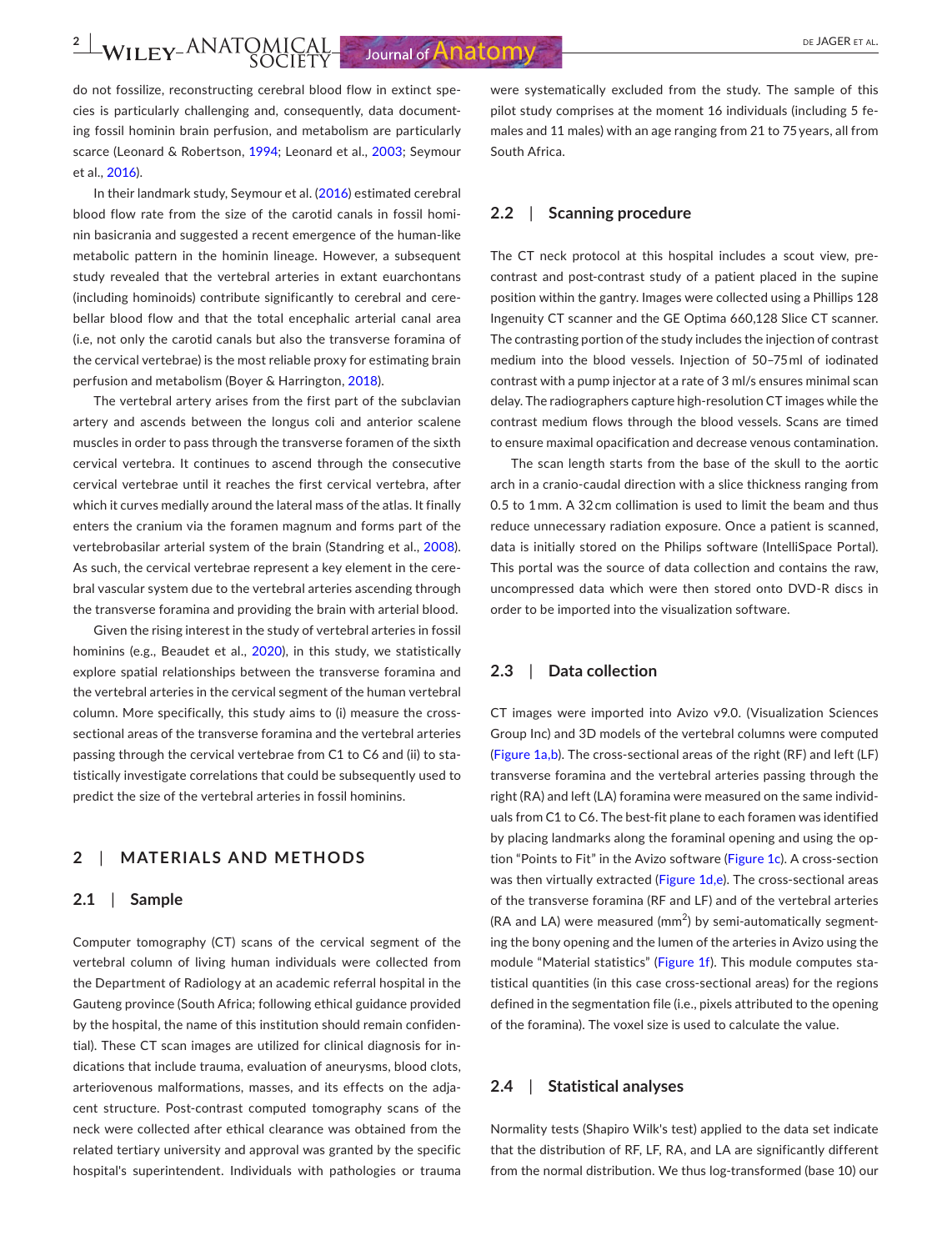

<span id="page-2-0"></span>**FIGURE 1** Measurement of the cross-sectional areas of the transverse foramina and vertebral arteries in the fourth cervical vertebra. 3D renderings of the cervical portion of the vertebral column (a) and the fourth cervical vertebrae (b). Position of the three landmarks (c) used to place the best-fit plane (d). Extraction of the cross-section (e) and segmentation of the transverse foramen of interest (f) and the corresponding vertebral artery (g)

data to remove the skewness of RF, LF, RA, and LA. The means of RF and LF and RA and LA were compared using a t-test. We tested the hypothesis of a significant correlation between RF and RA and between LF and LA using a Pearson correlation test. We then generated equations using a simple linear regression to predict the size of the arteries using the size of the transverse foramina as the predictor variable. Finally, to evaluate the performance of our model, we applied a leave-one-out cross-validation approach. All of the statistical analyses have been performed using RStudio (RStudio Team, [2015](#page-5-9)) and the packages "car" and "caret." For all of our tests, we consider that the results are statistically significant when the *p*-value is lower than 0.05. Each vertebra and each side were statistically investigated.

Intra- and inter-observer tests for measurement accuracy were run by two observers (E.J. and L.P.) who measured the vertebral arteries and foramina of the same individual. Differences recorded were less than 5%.

# **3**  | **RESULTS**

Measurements of cross-sectional areas of RF and LF transverse foramina and the RA and LA are summarized in Table [1](#page-3-0). The cross-sectional areas of RF and LF and RA and LA ranged between 13.40 and 71.25 mm<sup>2</sup> and between 4.53 and 29.40 mm<sup>2</sup>, respectively. Overall, the cross-sectional areas of the arteries thus represent approximately 35% of the cross-sectional areas of the transverse foramina. RF and LF were larger in the atlas and axis as compared to the rest of the cervical vertebrae, and the cross-sectional areas increased from C3 to C6 (Table [1](#page-3-0), Figure [2](#page-3-1)). On the contrary, RA and LA remained relatively constant (i.e., with a mean ranging from 10.60 to 12.82 mm<sup>2</sup>) throughout the cervical segment of the vertebral column (Table [1,](#page-3-0) Figure [2](#page-3-1)).

The means of RF and LF, and RA and LA (Figure [3](#page-3-2)), did not significantly differ according to the results of the *t*-test. If we consider each side of the vertebrae separately and together, the transverse foramina and corresponding arteries are significantly correlated for C2, C3, C4, C5, and C6 with a correlation coefficient ranging from 0.54 to 0.87 (Table [2](#page-4-0)). The strongest correlation (0.87) is reported for the right side of C6.

Using linear regression, we computed the coefficients (i.e., intercepts and slopes) to generate a model formula for our three categories of vertebrae (Table [2\)](#page-4-0). Because our study did not detect significant asymmetry in the cross-sectional areas, we also consider the formulas combining both sides (but the coefficients for each side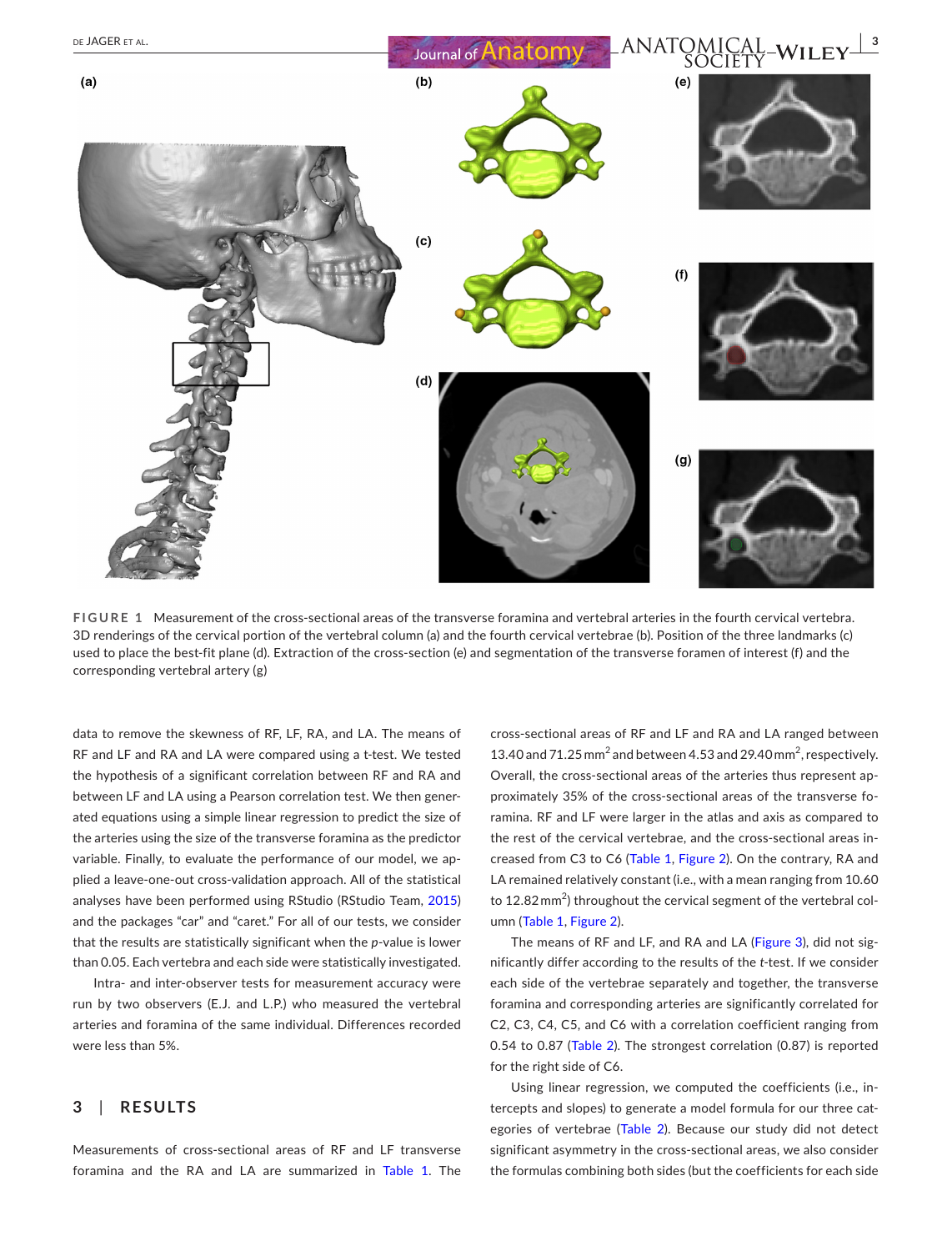<span id="page-3-0"></span>**TABLE 1** Cross-sectional areas of the right (RF) and left (LF) transverse foramina and of the right (RA) and left (LA) vertebral arteries (mm<sup>2</sup> ). C: cervical vertebra

| Vertebra       | <b>RF</b>   | LF          | <b>RA</b>      | LA             |
|----------------|-------------|-------------|----------------|----------------|
| C1             |             |             |                |                |
| Mean           | 38.34       | 39.33       | 10.69          | 10.90          |
| Range          | 22.78-58.24 | 24.62-51.34 | $7.11 - 16.97$ | $5.19 - 16.19$ |
| C <sub>2</sub> |             |             |                |                |
| Mean           | 37.64       | 38.39       | 11.35          | 12.82          |
| Range          | 22.83-61.80 | 26.07-57.10 | 4.92-19.59     | 7.95-21.31     |
| C <sub>3</sub> |             |             |                |                |
| Mean           | 27.83       | 27.70       | 11.61          | 10.59          |
| Range          | 17.67-50.48 | 15.47-36.79 | 5.18-29.40     | 7.03-16.09     |
| C4             |             |             |                |                |
| Mean           | 25.91       | 26.84       | 10.74          | 10.60          |
| Range          | 17.55-37.70 | 13.40-44.03 | $4.53 - 27.19$ | $4.62 - 19.78$ |
| C <sub>5</sub> |             |             |                |                |
| Mean           | 30.61       | 30.14       | 10.93          | 12.06          |
| Range          | 17.0-52.99  | 18.04-62.71 | 5.01-21.73     | $6.84 - 26.44$ |
| C6             |             |             |                |                |
| Mean           | 30.69       | 32.02       | 10.92          | 12.39          |
| Range          | 14.31-71.25 | 14.62-58.16 | 5.57-24.01     | $6.22 - 22.93$ |
| Mean           | 31.83       | 32.24       | 11.04          | 11.56          |
| Range          | 14.31-71.25 | 13.40-62.71 | 4.53-29.40     | $4.62 - 26.44$ |



<span id="page-3-1"></span>**FIGURE 2** Variation of the cross-sectional areas of the right (solid lines) and left (dashed lines) foramina (dark lines) and arteries (blue lines) across the cervical (C) vertebrae

are given in Table [2\)](#page-4-0). For instance, when using data from the right side of C2 the equation is  $log(x) = 1.098*log(y) - 0.6844$ , in which *x* is the cross-sectional area of the artery and *y* the transverse foramen, while for the left side the equation is log(*x*) = 1.0081\*log(*y*)−0.4974. When the two sides are combined, the equation is then log(*x*) = 0.8718\*log(*y*)−0.3.

We applied a leave-one-out cross-validation approach to the data set that contains value measurements from the two sides sepa-rately and together (Table [S1](#page-5-10)). The root mean squared error (RMSE)



<span id="page-3-2"></span>**FIGURE 3** Boxplots of the cross-sectional areas of the right (RF) and left (LF) foramina (dark) and of the right (RA) and left (LA) arteries (blue). Each boxplot presents the data minimum (i.e., lowest horizontal bar), the first quartile (i.e., the lower edge of the box), median (i.e., bar inside the box), third quartile (i.e., the upper edge of the box), and data maximum (i.e., highest bar)

is particularly low for C2, C3, and C6, higher for C4 and C5, and particularly high for C1 left side (for which the correlation between the cross-sectional areas of the foramen and artery is not significant, see Table [2](#page-4-0)). We observe a similar trend with the mean absolute error (MAE), C1 left side standing out as being particularly high (Table [S1\)](#page-5-10).  $R^2$  is particularly high for C2, C3, C4, C5, and C6, but much lower for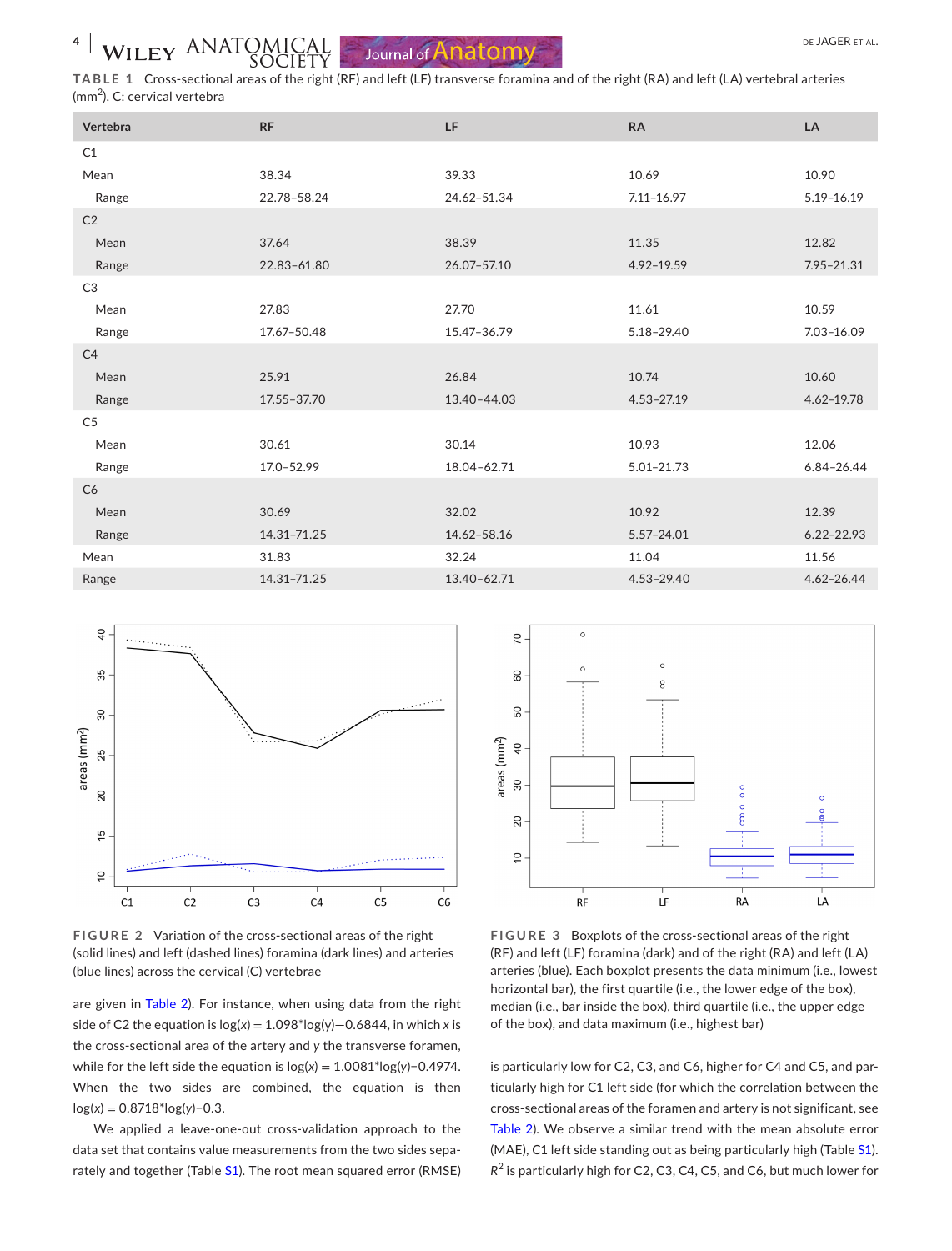$\frac{1}{2}$   $\frac{1}{2}$   $\frac{1}{2}$   $\frac{1}{2}$   $\frac{1}{2}$   $\frac{1}{2}$   $\frac{1}{2}$   $\frac{1}{2}$   $\frac{1}{2}$   $\frac{1}{2}$   $\frac{1}{2}$   $\frac{1}{2}$   $\frac{1}{2}$   $\frac{1}{2}$   $\frac{1}{2}$   $\frac{1}{2}$   $\frac{1}{2}$   $\frac{1}{2}$   $\frac{1}{2}$   $\frac{1}{2}$   $\frac{1}{2}$   $\frac{1}{2}$ 

<span id="page-4-0"></span>**TABLE 2** Pearson correlation coefficient (*r*) and coefficients (intercept and slope) computed by applying a linear regression model to the cross-sectional areas of the cervical (C) vertebrae. Each vertebra and each side are considered independently. The coefficients for each vertebra when considering the mean values of both sides are also provided

| Vertebra       | Side              | r                 | Intercept | Slope   |
|----------------|-------------------|-------------------|-----------|---------|
| C1             | Right             | 0.38              | 0.4104    | 0.3854  |
|                | Left              | 0.41              | $-0.1194$ | 0.7142  |
|                | <b>Both sides</b> | 0.23              | 0.5013    | 0.3236  |
| C <sub>2</sub> | Right             | 0.79 <sup>a</sup> | $-0.6844$ | 1.0980  |
|                | Left              | 0.71 <sup>a</sup> | $-0.4974$ | 1.0081  |
|                | <b>Both sides</b> | 0.70 <sup>a</sup> | $-0.3000$ | 0.8718  |
| C <sub>3</sub> | Right             | 0.84 <sup>a</sup> | $-0.9536$ | 1.3821  |
|                | Left              | 0.63 <sup>a</sup> | $-0.1055$ | 0.7875  |
|                | <b>Both sides</b> | 0.82 <sup>a</sup> | $-0.6116$ | 1.1476  |
| C <sub>4</sub> | Right             | 0.75 <sup>a</sup> | $-0.9864$ | 1.4089  |
|                | Left              | 0.54 <sup>a</sup> | 0.03023   | 0.68746 |
|                | <b>Both sides</b> | 0.62 <sup>a</sup> | $-0.3260$ | 0.9421  |
| C <sub>5</sub> | Right             | 0.77 <sup>a</sup> | $-0.3068$ | 0.9003  |
|                | Left              | 0.76 <sup>a</sup> | $-0.3344$ | 0.9496  |
|                | <b>Both sides</b> | 0.75 <sup>a</sup> | $-0.2759$ | 0.8932  |
| C6             | Right             | 0.87 <sup>a</sup> | $-0.2118$ | 0.8384  |
|                | Left              | 0.80 <sup>a</sup> | $-0.2544$ | 0.8898  |
|                | <b>Both sides</b> | 0.83 <sup>a</sup> | $-0.1075$ | 0.7823  |

<span id="page-4-1"></span><sup>a</sup>Significant correlation coefficients.

C1 (Table [S1](#page-5-10)). Altogether, these parameters indicate that our models for C2, C3, C4, C5, and C6 are more accurate and have a higher predictive value than the model built on data obtained for C1.

#### **4**  | **DISCUSSION**

Our study provides preliminary data on the spatial relationship between the transverse foramina and the size of the arteries within extant human cervical vertebrae. As in the study by Cagnie et al. ([2005\)](#page-5-11), we did find that the size of the foramina increased from C3 to C6, which is also confirmed, to a lesser extent, by Malla et al. ([2018](#page-5-12)). However, contrary to previous studies (Sanelli et al., [2002](#page-5-13); Cagnie et al., [2005;](#page-5-11) Kim et al., [2012](#page-5-14); Kotil & Kilincer, [2014](#page-5-15); Abd El Gawad et al., [2019](#page-5-16); but see Sangari et al., [2015](#page-5-17) about the size of the foramina), our analysis did not show any significant asymmetries between right and left transverse foramina or arteries. Such discrepancies could be related to differences in protocols (e.g., diameters measured in previous studies versus cross-sectional areas in the present study, non-homologous cross-sections) or to the relatively small cohort of the present study. However, measurements of the mean cross-sectional areas of the transverse foramina reported by Alicioglu et al. ([2015\)](#page-5-18) for C1-C6 and of Sanchis-Gimeno et al. ([2018](#page-5-19)) for C6 fall within the range of values described in this study (Table [1](#page-3-0)).

Sanelli et al. [\(2002](#page-5-13)) investigated the percent area of the transverse foramen occupied by the vertebral artery and found level-to-level variability in the areas of the transverse foramina with a variance of 24.23 that impacted their assessment of the percent area occupied by the arteries (variance of 36.79). Their results support our approach of generating different equations depending on the position of the vertebrae considered. Additionally, we found that the arteries occupy 35% of the foramen areas (mean computed using the measurements for C1-C2), which is close to the estimation from Sanelli et al. [\(2002](#page-5-13)) (i.e., 33.9%) but lower than the estimation provided by Boyer and Harrington ([2019](#page-5-20)) for *Homo sapiens* (63%). Within the limit of our sample, our analysis documents a statistically significant correlation between the cross-sectional areas of the transverse foramina and vertebral arteries from C2 to C6, which is further supported by the results from Kim et al. [\(2012](#page-5-14)). The lack of correlation in C1 might be explained by the specific geometry of this vertebra and its pivotal role in the biomechanics of the neck (Nalley & Grider-Potter, [2017](#page-5-21)). Similarly, Kotil and Kilincer ([2014](#page-5-15)) noted a strong correlation between the diameters of the transverse foramina and blood volume in C6, reinforcing the potential of dry bones for estimating blood flow.

Given that we investigated the complete cervical segment through which the vertebral arteries flow, measurements of fossil vertebral remains from any positions between C2 to C6 that preserve the transverse foramina may be directly compared to our database. Because our study is restricted to extant humans, at this stage we recommend that our equations are applied to fossil humans only. While the size of the vertebral arteries does not substantially vary across the cervical vertebrae, we noticed important variations in the size of the foramina. More particularly, the foramina in the atlas and axis are particularly large as compared to the other vertebrae and to the actual size of the arteries, which may explain the relatively weak correlation in C1. However, given that atlas and axis are frequently recovered from the fossil hominin record (e.g., Lovejoy et al., [1982;](#page-5-22) Gómez-Olivencia et al., [2007](#page-5-23); Beaudet et al., [2020\)](#page-5-8), investigating the predictive power of such structures was essential. We do acknowledge that uncertainties remain whether the human reference is the most appropriate model for reconstructing fossil hominin soft tissues. Nonetheless, within the limits of our sample, our study introduces an essential comparative database for a better understanding of the evolutionary story of cervical arteries in the fossil record.

#### **ACKNOWLEDGMENT**

This research has been funded by the National Research Foundation of South Africa (Research Development Grants for Y-Rated Researchers, grant number 129336) and the South Africa/France (PROTEA) Joint Research Programme (grant number 129923) as well as the Bakeng se Afrika project co-funded by the Erasmus plus programme (597924-EPP-1-2018-1-ZA-EPPKA2-CBHE-JP 2018-3229). Ethical clearance (49/2020,IR) for the use of CT scans was obtained from the Research Ethics committee of the relevant tertiary institution (NHREC No: REC210408-003).